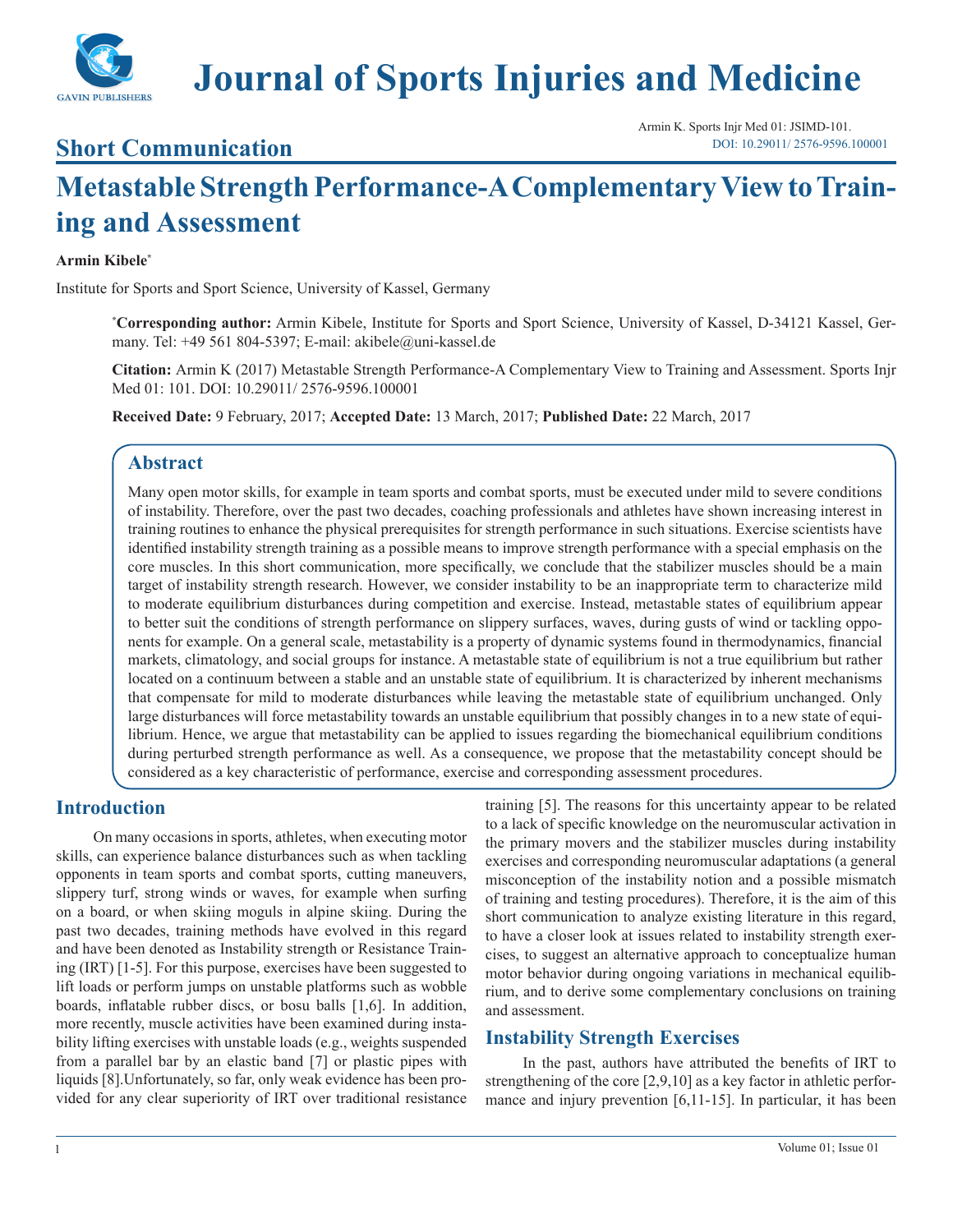**Citation:** Armin K (2017) Metastable Strength Performance-A Complementary View to Training and Assessment. Sports Injr Med 01: 101. DOI: 10.29011/ 2576-9596.100001

the core muscles with stabilizing and force transducing functions within kinetic chains, for example during throws and jumps, which have been considered [10,13]. However, little attention has been paid to the distinction between primary movers and stabilizer muscles in this regard. From a theoretical view point, strength training effects have been traditionally categorized by either muscle hypertrophy or improved neuromuscular activation [16,17]. Depending on their line of action in respect to the overall movement direction and on the co11 activation of their antagonists, activated muscles may be roughly categorized as stabilizers or primary movers. Whilst, specific results on any muscle hypertrophy effects of IRT in the stabilizers and the primary movers are amiss [5] neural adaptations through IRT appear to be more plausible for both categories. For example, muscle activation studies for the primary movers (e.g., m. pectoralis m. or m. triceps br.) during barbell chest presses on stable versus unstable support platforms showed either no differences (e.g., swiss balls vs. bench) [18-21] or lower degrees of muscle activation [8,22,23]. Similar results were found in the leg extensor muscles (e.g., m. quadriceps fem.) during squatting exercises or plyometric jumps on unstable platform supports (e.g., wobble boards or inflatable dyna discs). While some researchers found lower muscle activation in the primary movers during unstable exercises [24], others did not find any differences [7,21,25,26]. Reductions in the muscle activation levels for the leg extensors were also reported for vertical jumps and drop jumps on unstable vs. stable platform supports[27].

In contrast, stabilizer muscles (e 1 .g., m. rectus abdominis, m. obliquus externus abdominis, m. erector spinae, or m. soleus) showed higher activation levels during unstable as compared to stable exercise modes in both barbell chest press exercises [8,20,22,23,28-30] and squatting tasks [7,21,24], and for postural balance tasks [31]. In addition, larger muscle activation levels in the primary movers were also reported for instability exercises with dumbbells as compared to barbell exercises, with the latter less demanding in regards topostural stability [32].

In summary, studies in the literature show a smaller, or at best similar, neuromuscular activation in the primary movers for chest presses and squatting exercises on unstable as compared to stable platforms. The opposite is true for the stabilizer muscles. Here, all in all, larger muscle activities are detected when exercising under unstable vs. stable conditions. In this respect, it does not matter whether unstable platforms or unstable loads are used [7,8].

Therefore, IRT appears to provide a better adaptation stimulus for the stabilizer muscles than for the primary movers [33]. In addition, instability exercises appear to be better suited for a weight loss program as the total energy cost was found to be significantly larger when exercising on unstable platforms [34]. Consequently, IRT may be considered as a useful tool to promote stabilizer strength. Furthermore, misconceptions should be eliminated such that IRT is an additional rather than a competing alternative to traditional strength training regimens [19,20,35-37]. In turn, IRT does not provide a suitable muscle adaptation stimulus for the primary movers. Instead, stable exercise conditions with maximal loads are required to provide changes in the neuromuscular activation pattern of the primary movers [16,17].

A further point deserves notice. In the past, most 1 studies on instability strength performance have used bench press exercises when lying prone on swiss balls, or squatting exercises on wobble boards or dyna discs, while aiming for a strengthening of the core (see reviews by 1,2,5,38]. Here, primary movers of the trunk and the leg muscles and trunk stabilizers were analyzed. However, studies on the hip stabilizers (e.g., adductor and abductor

muscles) are hardly known in the literature on IRT. In particular, it is unclear whether and how the hip stabilizer muscles will change their activation pattern from stable to unstable support conditions during leg extension tasks. However, hip stabilizer strength and adductor [9] to-abductor strength ratios have been identified as suitable indicators for the risk of groin injuries, for example, in soccer players and hockey players [39-46]. As a conclusion, it is therefore important to relate IRT not only to the anatomical core [2] but to stabilizer musclesin general.

#### **A Metastability Approach to Human Motor Behavior**

So far, the IRT has been suggested to prepare the athlete for balance disturbances encountered during competition. However, instability may not be an appropriate term to capture ongoing variations in the body equilibrium. Equilibrium typically describes the state of a body that is not changing its speed or direction when all forces acting on it are completely balanced. Traditionally, three typical states of equilibrium are distinguished by their responsive behavior to perturbations [47]. When in stable equilibrium, systems will return to their original location if displaced. In turn, systems are in a state of unstable equilibrium when they do not return to their original location contingent to even the slightest displacements but instead pass into new states of equilibrium. Objects showing neither tendency to move back or away from their initial states are referred to as in a neutral state of equilibrium. These conditions of true equilibrium are typical for rigid bodies but rarely found in living bodies. Here, variable muscular activity at rest and during motion, aside from ongoing mechanics of vital processes such as breathing, cardio-vascular functioning, and digestion, constrain true states of equilibrium. Therefore, a stable state of biomechanical equilibrium must be considered a virtual target condition of the mover attempting to control for body posture during ongoing changes of static and dynamic environmental task constraints. Rather, the maintenance or control of a given state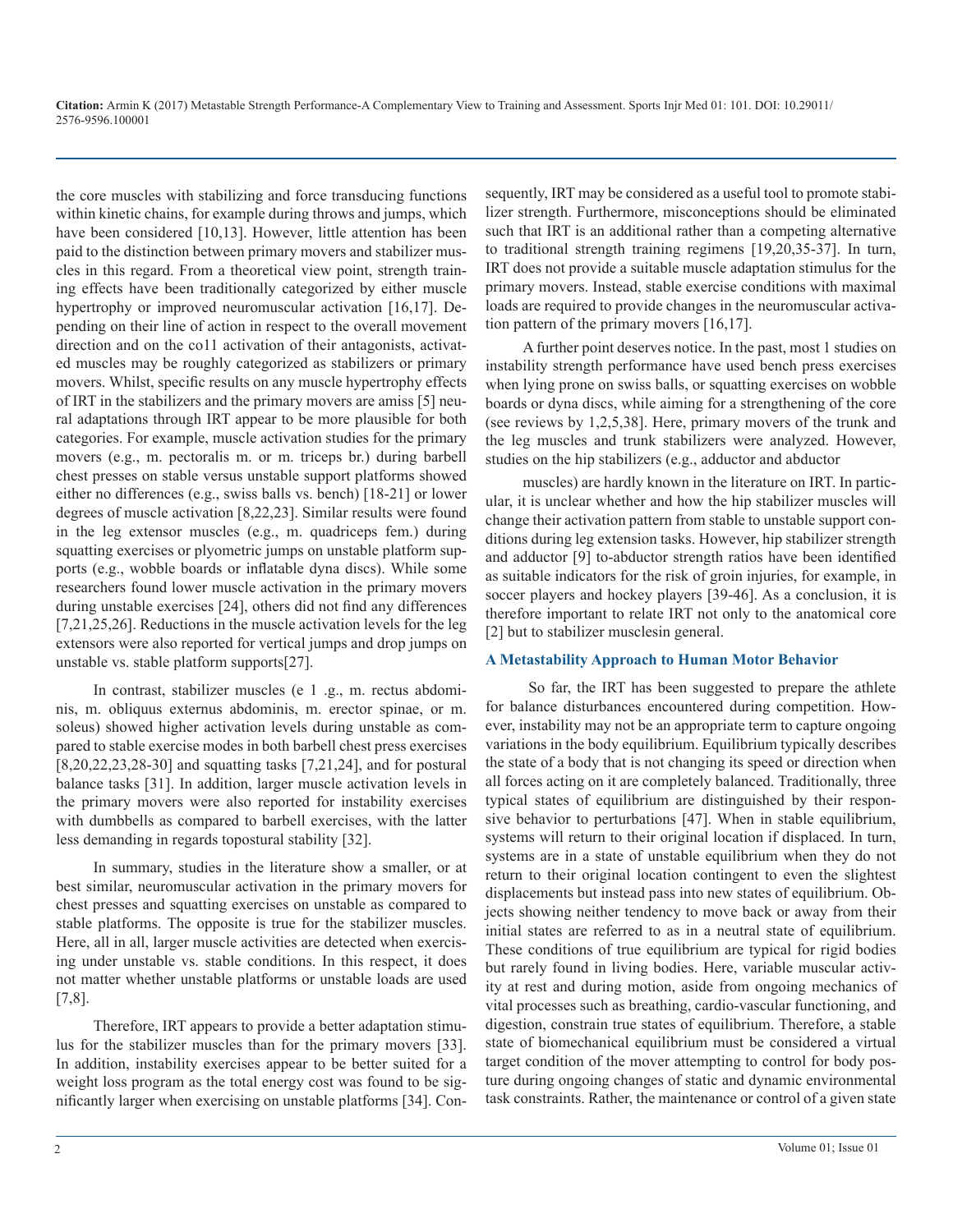of motion is typically achieved in a metastable state of equilibrium when aiming for, but rarely reaching, stable equilibrium.

A metastable state is not a true state of equilibrium but an intermediate to the stable and unstable states. For example, the stock market and its indices is not greatly disturbed by single buys or sales. However, for example, near the end of a positive trend, the participants watching the market may begin to sense that the market is approaching an unstable state of equilibrium. A butterfly effect may arise whereby a few traders sell, pushing the market imperceptibly lower. As a consequence, more traders, sensing this microscopic downturn, may decide to sell. An avalanche of sales may evolve with all traders hoping to protect their profits by selling before the market drops. Such processes have been conceptualized by specific financial market models [48] based on general theories of metastability in non-linear dynamic systems [49].

Dynamic systems, in general, comprise of inherent mechanisms including processes of self-organization and self-organized criticality which compensate for small disturbances to maintain a state of metastability between stable and unstable states of equilibrium. While stable, unstable, and neutral states of equilibrium are traditionally referred to rigid bodies with all acting influences compensated by others, metastable states 1 of equilibrium are typically found in dynamic systems such as in thermodynamics [50], financial markets [51], protein folding [52], climatology [53], fluid physics [54], digital systems [55], electrical circuits [56], neuroscience [57], brain dynamics [58], cognitive functioning [59], and social group dynamics [60]. In the past decade, metastability has already become an issue in human motor coordination to conceptually describe the non-linear dynamics of adaptive behavior in the body when aiming for a state of relative coordination within changing performance environments [61,62]. This work is closely connected to the understanding of human

coordination dynamics [63]. In this regard, methodological approaches have evolved providing experimental evidence on metastable system dynamics for a punching task in boxing [64], a batting task in cricket [65], in postural dynamics [66], and to capture interrelations in social coordination, tactical solutions and learning [67]. Although these studies have predominantly focused on the coordination transitions between preferred movements while looking for attractor states and transition within the perceptual motor workspace, corresponding approaches can be found for the issue of stability, variability and mechanical equilibrium in human locomotor behavior as well. For example, England and Granata [68] have provided results on the stability and kinematic variability of human gait using the Lyapunov stability model. In a broader sense, humans are constantly in a state of metastability. When standing erect, they continuously show swaying movements of the center of gravity which are easily being compensated for by predominantly unconscious motor control mechanisms. Here, the movers will perceive their state of motion as stable, while their state of equilibrium is metastable. For large challenges of balance, the movers may perceive their state of motion to be unstable while moving the present state of metastable equilibrium 1 towards unstable states of equilibrium. For example, during athletic training on an instability device (e.g., wobble boards, exercise balls) or during running on uneven surfaces, small to moderate swaying would be compensated for in order to maintain a metastable state of equilibrium. Only large disturbances will force the athlete's center of mass projection to travel to and beyond the boundaries of the base of support such that he will leave the metastable state of equilibrium, approach an unstable equilibrium, and eventually drop from the device. To maintain the metastable state of equilibrium, a variety of sensory systems may be employed to constantly monitor the metastable state and correct internal and external perturbations through a number of actuators through the neuromuscular system [69]. For example, postural sway, which can be affected by internal perturbations such as changes in thoracic volume with ventilation [70], is counteracted by plantar flexor contractions that can occur on average two to three times per second [71]. Subcortical areas such as the cerebellum, predict and execute the plantar flexor contraction forces necessary to correct these perturbations [72]. For the locomotor system, mechanical models have been established to show the shock absorbing and self-stabilizing qualities in the architecture of muscles, tendons, and ligaments [73]. Hence, the human body must be conceptualized as a dynamic system with its inherent mechanisms to maintain metastable states of equilibrium. These mechanisms refer to interactions of voluntary control, interconnected neural circuits and reflex loops on one side [74], and mechanical properties encompassing equilibrium point control, and elasticity of muscles, tendon and ligaments on the other side [73]. Therefore, metastability would more properly denote the situational constraints of human motor performance in sports as compared to the traditional states of equilibrium with reference to rigid bodies highlighted in traditional textbooks of sport biomechanics and movement science [75,76]. Unfortunately, in the past, an equivocal 1 use of terms and expressions related to equilibrium, stability, and balance issues in sports has obscured a clear communication of metastability in human motion, not only in scientific discussions but in everyday language as well. In this regard, Kibele and co-workers [77] have suggested a clarification in the proper use of corresponding terms related to human motor performance.

#### **Conclusions**

The above outline of the metastability concept to human motor performance has highlighted the specific benefits of IRT to improve stabilizer strength including sensorimotor interaction.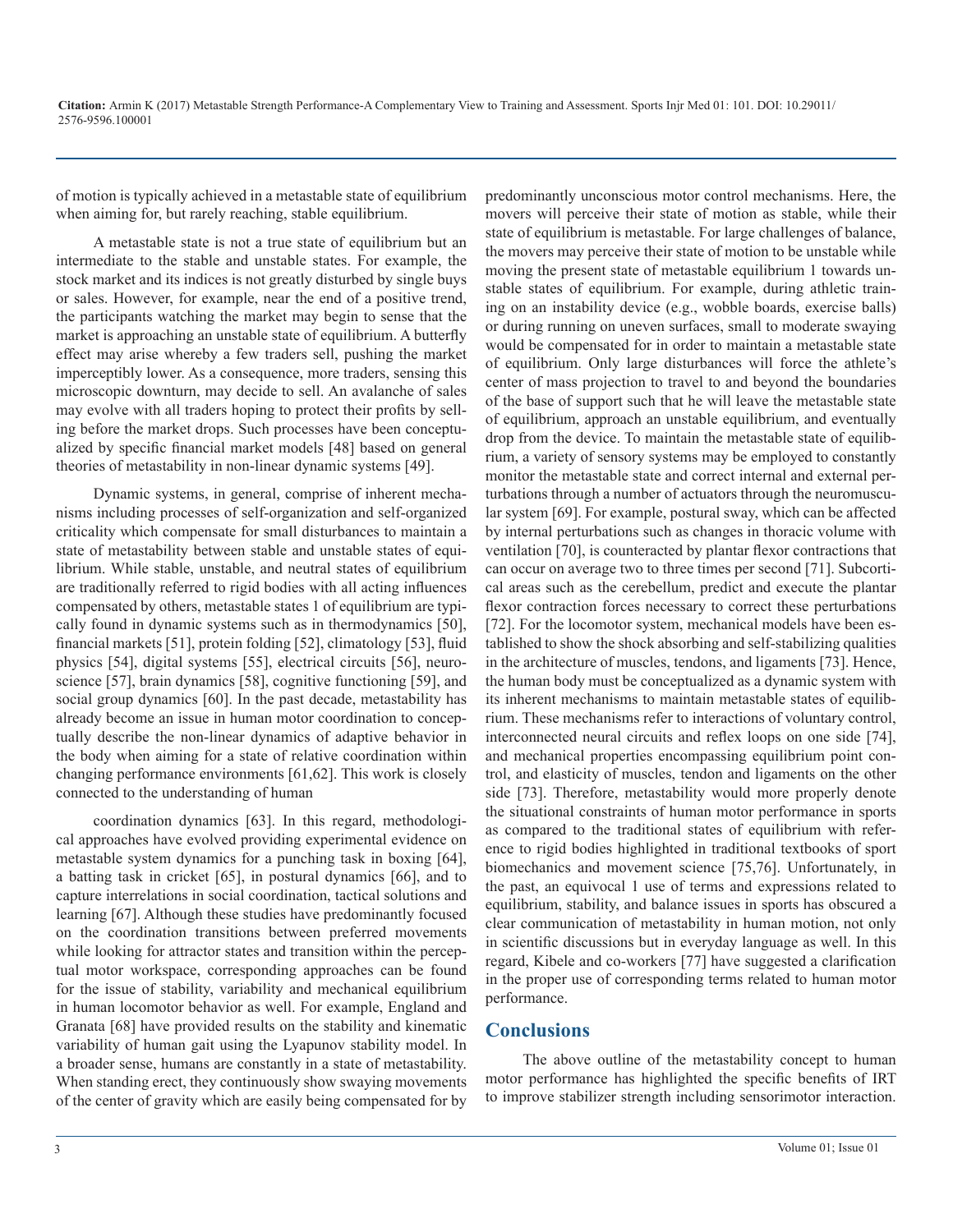**Citation:** Armin K (2017) Metastable Strength Performance-A Complementary View to Training and Assessment. Sports Injr Med 01: 101. DOI: 10.29011/ 2576-9596.100001

However, at this point, it remains unclear whether IRT or specific strength training for the stabilizer muscles under stable conditions should be favored. More research is needed in this respect. According to the principle of exercise-type specificity [78,79], however, we may speculate that the overall muscle activation pattern in IRT including stabilizers and primary movers to be closer to the goal movement during competition than an isolated strengthening task for the stabilizers only. Furthermore, metastability should be viewed as a general state in human motor performance rather than an exception of it. In this respect, testing for metastable strength performance might pose a new challenge for performance analysis in sports. So far, biomechanical tests on stable surfaces have been predominantly used to analyze effects of IRT interventions [35]. However, it appears plausible that stable execution conditions are inadequate, as compared to unstable testing, to capture the specific adaptation effects of strength exercises on unstable surfaces. In this regard, a study by Kibele and Behm [80] showed superior task performance in a test with high demands for locomotor stability (one24 legged hopping test) of subjects who previously trained under unstable as compared to stable execution conditions, while stable tests 1 did not provide differences between the groups. Therefore, comparable tests on stable versus unstable support bases are needed to examine strength and agility under opposing degrees of metastability. From the above, we hypothesize that benefits of IRT versus traditional resistance training regimens will be identified in unstable rather than in stable strength testing conditions. In this respect, stabilizer strength might prove to be a yet unattended athletic ability in sports.

#### **References**

- Behm DG, Anderson KG (2006) The role of instability with resistance training. J Strength Cond Res 20: 716-722.
- [Behm DG, Drinkwater EJ, Willardson JM, Cowley PM \(2010\) The use](https://www.ncbi.nlm.nih.gov/pubmed/20130672) of instability to train the core musculature. Appl Physiol Nutr Metab [35: 91-108.](https://www.ncbi.nlm.nih.gov/pubmed/20130672)
- 3. [Fowles JR. What I always wanted to know about instability training](https://www.ncbi.nlm.nih.gov/pubmed/20130671)  (2010) Appl Physiol Nutr Metab 35: 89-90.
- 4. [Behm DG, Colado Sanchez JC \(2013\) Instability resistance training](https://www.ncbi.nlm.nih.gov/pmc/articles/PMC3806173/)  across the exercise continuum. Sports Health 5: 500-503.
- 5. [Behm DG, Muehlbauer T, Kibele A, Granacher U \(2015\) Effects of](https://www.ncbi.nlm.nih.gov/pubmed/26359066) Strength Training Using Unstable Surfaces on Strength, Power and [Balance Performance Across the Lifespan: A Systematic Review and](https://www.ncbi.nlm.nih.gov/pubmed/26359066)  [Meta-analysis. Sports Med 45: 1645-69. doi:10.1007/s40279-015-](https://www.ncbi.nlm.nih.gov/pubmed/26359066) [0384-x.](https://www.ncbi.nlm.nih.gov/pubmed/26359066)
- 6. [Akuthota V, Ferreiro A, Moore T, Fredericson M \(2008\) Core stability](https://www.ncbi.nlm.nih.gov/pubmed/18296944)  exercise principles. Curr Sports Med Rep 7: 39-44.
- 7. [Lawrence MA, Carlson LA \(2015\) Effects of an unstable load on force](https://www.ncbi.nlm.nih.gov/pubmed/25844869)  and muscle activation during a parallel back squat. J Strength Cond [Res 29: 2949-2953.](https://www.ncbi.nlm.nih.gov/pubmed/25844869)
- 8. [Nairn BC, Sutherland CA, Drake JDM \(2015\) Location of instability](https://www.ncbi.nlm.nih.gov/pubmed/25932979)  during a bench press alters movement patterns and electromyographi[cal activity. J Strength Cond Res 29: 3162-3170.](https://www.ncbi.nlm.nih.gov/pubmed/25932979)
- 9. [Willardson JM \(2004\) The effectiveness of resistance exercises per](https://www.researchgate.net/publication/232184829_The_Effectiveness_of_Resistance_Exercises_Performed_on_Unstable_Equipment)formed on unstable equipment. Strength Cond J26: 70-74.
- 10. [Kibler WB, Press J, Sciascia A \(2006\) The role of core stability in ath](https://www.ncbi.nlm.nih.gov/pubmed/16526831)letic function. Sports Med 36: 189-98.
- 11. [Leetun DT, Ireland ML, Willson JD, Ballantyne BT, Davis IM \(2004\)](https://www.ncbi.nlm.nih.gov/pubmed/15179160)  Core Stability Measures as Risk Factors for Lower Extremity Injury in [Athletes. Med Sci Sports Exerc 36: 926-934.](https://www.ncbi.nlm.nih.gov/pubmed/15179160)
- 12. [Wilson JD, Dougherty CP, Ireland ML, Davis IM, McClay I \(2005\) Core](https://www.ncbi.nlm.nih.gov/pubmed/16148357)  stability and its relationship to lower extremity function and injury. J A[m](https://www.ncbi.nlm.nih.gov/pubmed/16148357)  [Acad Orthop Surg 13: 316-325.](https://www.ncbi.nlm.nih.gov/pubmed/16148357)
- 13. [Willardson JM \(2007\) Core stability training: applications to sports con](https://www.ncbi.nlm.nih.gov/pubmed/17685697)ditioning programs. J Strength Cond Res 21: 979-985.
- 14. [Hibbs AE, Thompson KG, French D, Wrigley A , Spears I \(2008\) Op](https://www.ncbi.nlm.nih.gov/pubmed/19026017)timizing performance by improving core stability and core strength. [Sports Med 38: 995-1008.](https://www.ncbi.nlm.nih.gov/pubmed/19026017)
- 15. [Huxel Bliven KC, Anderson BE \(2013\) Core stability training for injury](https://www.ncbi.nlm.nih.gov/pmc/articles/PMC3806175/)  prevention. Sports Health 5: 514-22.
- 16. Schmidtbleicher D (1987) Applying the theory of strength development. Track Field Quart Rev 87: 34-44.
- 17. Schmidtbleicher D, Buehrle M (1987)Neuronal adaptation and increase of cross-sectional area studying different strength training methods. In: B. Jonsson, Ed. Biomechanics X-B. Champaign, IL: Human Kinetics pp. 615-620.
- 18. [Anderson KG, Behm DG \(2004\) Maintenance of EMG activity and loss](https://www.ncbi.nlm.nih.gov/pubmed/15320684)  of force output with instability. J Strength Cond Res 18: 637-640.
- 19. [Goodman CA, Pearce AJ, Nicholes CJ, Gatt BM, Fairweather IH](https://www.ncbi.nlm.nih.gov/pubmed/18296960) [\(2008\). No difference in 1 RM strength and muscle activation during](https://www.ncbi.nlm.nih.gov/pubmed/16937988) [the barbell chest press on a stable and unstable surface. J Strength](https://www.ncbi.nlm.nih.gov/pubmed/18296960) [Cond Res 22: 88-94.](https://www.ncbi.nlm.nih.gov/pubmed/18296960)
- 20. [Dunnick DD, Brown LE, Coburn JW, Lynn SK, Barillas SR \(2015\)](https://www.ncbi.nlm.nih.gov/pubmed/26540024)  Bench press upper-body muscle activation between stable and un[stable loads. J Strength Cond Res 29: 3279-3283](https://www.ncbi.nlm.nih.gov/pubmed/26540024)[.](https://www.ncbi.nlm.nih.gov/pubmed/20130671)
- 21. [Aranda LC, Mancini M, Werneck FZ, Da Silva Novaes J, Da Silva-](https://www.ncbi.nlm.nih.gov/pubmed/26540024)[Grigoletto ME et al. \(2016\) Electromyographic Activity and 15RM Load](https://www.ncbi.nlm.nih.gov/pmc/articles/PMC3806173/)  [during Resistance Exercises on Stable and Unstable Surfaces. JE-](https://www.ncbi.nlm.nih.gov/pubmed/26540024)[Ponline 19: 114-123.](https://www.ncbi.nlm.nih.gov/pubmed/26540024)
- 22. [Saeterbakken AH, Fimland MS \(2013\) Electromyographic activity](https://www.ncbi.nlm.nih.gov/pubmed/22692120) and 6RM strength in bench press on stable and unstable surfaces. J [Strength Cond Res 27, 1101-1107.](https://www.ncbi.nlm.nih.gov/pubmed/22692120)
- 23. [Kohler JM, Flanagan SP and Whiting WC \(2010\) Muscle activation](https://www.ncbi.nlm.nih.gov/pubmed/20072068)  [patterns while lifting stable and unstable loads on stable and unstable](https://www.ncbi.nlm.nih.gov/pubmed/18296944)  [surfaces. J Strength Cond Res 24: 313-321.](https://www.ncbi.nlm.nih.gov/pubmed/20072068)
- 24. [Anderson KG, Behm DG \(2005\) Trunk muscle activity increases with](https://www.ncbi.nlm.nih.gov/pubmed/15855681) unstable squat movements. Can J Appl Physiol 30: 33-45.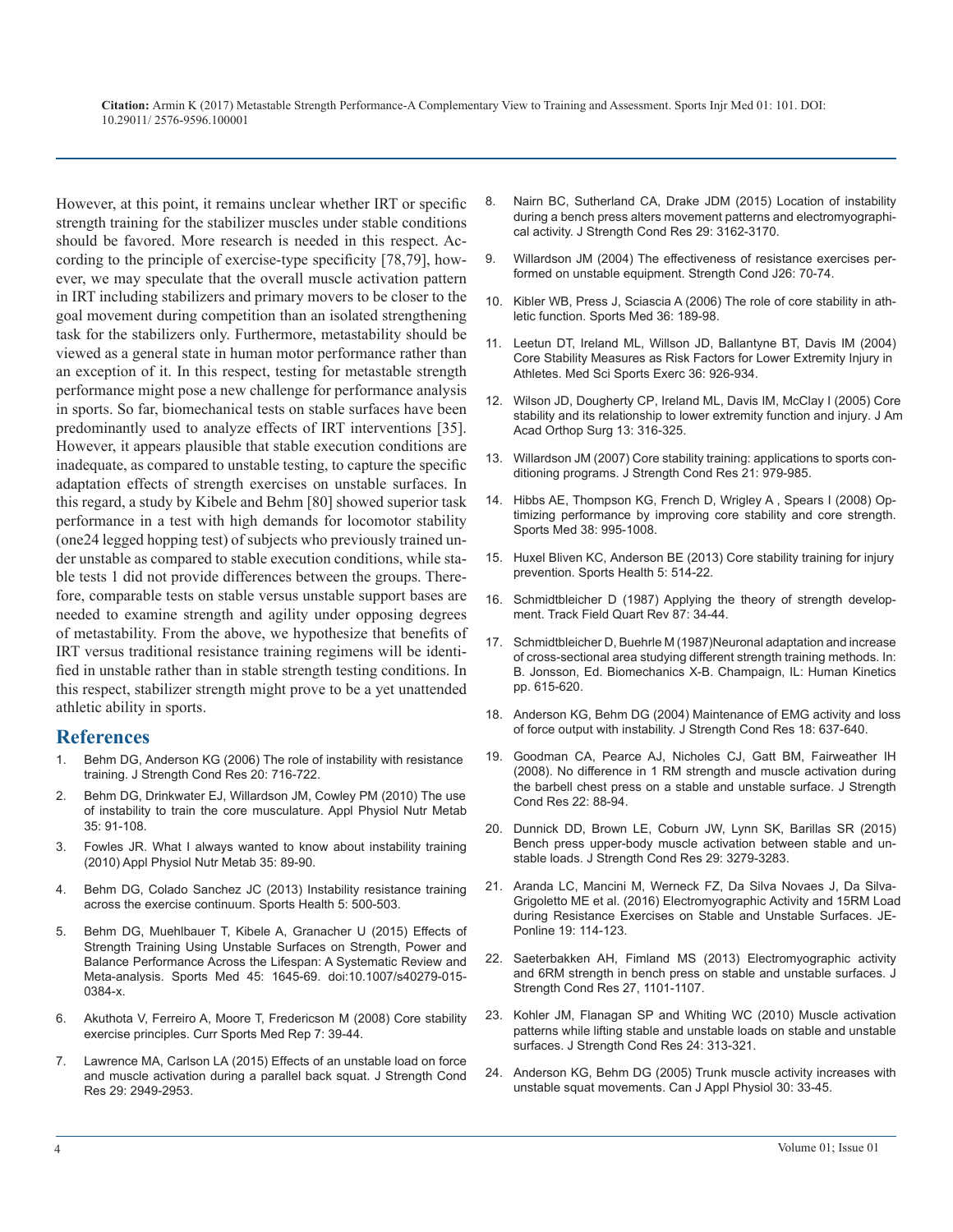**Citation:** Armin K (2017) Metastable Strength Performance-A Complementary View to Training and Assessment. Sports Injr Med 01: 101. DOI: 10.29011/ 2576-9596.100001

- 25. [Saeterbakken AH, Fimland MS \(2013\) Muscle force output and elec](https://www.ncbi.nlm.nih.gov/pubmed/22450254)[tromyographic activity in squats with various unstable surfaces. J](https://www.ncbi.nlm.nih.gov/pubmed/22450254) [Strength Cond Res 27: 130-136.](https://www.ncbi.nlm.nih.gov/pubmed/22450254)
- 26. [Patterson JM, Vigotsky AD, Oppenheimer NE, Feser EH \(2015\) Dif](https://www.ncbi.nlm.nih.gov/pubmed/26528421)[ferences in unilateral chest press muscle activation and kinematics on](https://www.ncbi.nlm.nih.gov/pubmed/26528421)  [a stable versus unstable surface while holding one versus two dumb](https://www.ncbi.nlm.nih.gov/pubmed/26528421)[bells; PeerJ 3: e1365; DOI 10.7717/peerj.1365](https://www.ncbi.nlm.nih.gov/pubmed/26528421)
- 27. [Prieske O, Muehlbauer T, Mueller S, et al. \(2013\) Effects of surface](https://www.ncbi.nlm.nih.gov/labs/articles/24072033/)  [instability on neuromuscular performance during drop jumps and land](https://www.ncbi.nlm.nih.gov/labs/articles/24072033/)[ings. Eur J Appl Physiol 113: 2943-2951.](https://www.ncbi.nlm.nih.gov/labs/articles/24072033/)
- 28. [Behm DG, Leonard AM, Young WB, Bonsey WA, MacKinnon SN.](https://www.ncbi.nlm.nih.gov/pubmed/15705034)  [Trunk muscle electromyographic activity with unstable and unilateral](https://www.ncbi.nlm.nih.gov/pubmed/15705034)  [exercises \(2005\) J Strength Cond Res 19: 193-201.](https://www.ncbi.nlm.nih.gov/pubmed/15705034)
- 29. [Marshall PW, Murphy BA \(2006\) Increased deltoid and abdominal](https://www.ncbi.nlm.nih.gov/pubmed/17194238)  [muscle activity during Swiss ball bench press. J Strength Cond Res](https://www.ncbi.nlm.nih.gov/pubmed/17194238)  [20: 745-750.](https://www.ncbi.nlm.nih.gov/pubmed/17194238)
- 30. [Norwood J, Anderson GS, Gaetz M, Twist P \(2007\) Electromyographic](https://www.ncbi.nlm.nih.gov/pubmed/17530936)  [activity of the trunk stabilizers during stable and unstable bench press](https://www.ncbi.nlm.nih.gov/pubmed/17530936). [J Strength Cond Res 21: 497-502.](https://www.ncbi.nlm.nih.gov/pubmed/17530936)
- 31. Borreani S, Calatayud J, Martin J, Colado JC, Tella V,et al. (2013) Exercise intensity progression for exercises performed on unstable and stable platforms based on ankle muscle activation. Gait Posture; http:// dx.doi.org/10.1016/j.gaitpost.2013.08.006
- 32. Campbell BM, Kutz MR, Morgan AL, Fullenkamp AM, Ballenger R (2014) An evaluation of upper-body muscle activation during coupled and uncoupled instability resistance training. J Strength Cond Res 28: 1833-1838.
- 33. [Ostrowski SJ, Carlson LA, Lawrence MA \(2016\) Effect of an unstable](https://www.ncbi.nlm.nih.gov/labs/articles/27564994/)  [load on primary and stabilizing muscles during the bench press. J](https://www.ncbi.nlm.nih.gov/labs/articles/27564994/)  [Strength Cond Res 31: 430-434](https://www.ncbi.nlm.nih.gov/labs/articles/27564994/)[.](http://www.springer.com/gp/book/9783319247755)
- 34. [Panza P, Jeferson M, Aranda LC, Damasceno VO, Claudio Melibeu](https://www.researchgate.net/publication/269095819_Energy_Cost_Number_of_Maximum_Repetitions_and_Rating_of_Perceived_Exertion_in_Resistance_Exercise_with_Stable_and_Unstable_Platforms)  [Bentes, et al. \(2014\) Energy Cost, Number of Maximum Repetitions,](https://www.researchgate.net/publication/269095819_Energy_Cost_Number_of_Maximum_Repetitions_and_Rating_of_Perceived_Exertion_in_Resistance_Exercise_with_Stable_and_Unstable_Platforms) [and Rating of Perceived Exertion in Resistance Exercise with Stable](https://www.researchgate.net/publication/269095819_Energy_Cost_Number_of_Maximum_Repetitions_and_Rating_of_Perceived_Exertion_in_Resistance_Exercise_with_Stable_and_Unstable_Platforms)  [and Unstable Platforms. JEP online 17: 77-87.](https://www.researchgate.net/publication/269095819_Energy_Cost_Number_of_Maximum_Repetitions_and_Rating_of_Perceived_Exertion_in_Resistance_Exercise_with_Stable_and_Unstable_Platforms)
- 35. [Granacher U, Schellbach J, Klein K, Prieske O, Baeyens JP,et al.](https://www.ncbi.nlm.nih.gov/pmc/articles/PMC4290805/) [\(2014\) Effects of core strength training using stable versus unstable](https://www.ncbi.nlm.nih.gov/pmc/articles/PMC4290805/)  [surfaces on physical fitness in adolescents: a randomized controlled](https://www.ncbi.nlm.nih.gov/pmc/articles/PMC4290805/)  [trial. BMC Sports Sci Med Rehab 6: 40, DOI: 10.1186/2052-1847-6-](https://www.ncbi.nlm.nih.gov/pmc/articles/PMC4290805/) [40.](https://www.ncbi.nlm.nih.gov/pmc/articles/PMC4290805/)
- 36. [Chulvi-Medrano I, Martinez-Ballester E, Masia-Tortosa L \(2012\) Com](https://www.ncbi.nlm.nih.gov/pmc/articles/PMC3537455/)[parison of the effects of an eight week push-up program using stable](https://www.ncbi.nlm.nih.gov/pmc/articles/PMC3537455/) [versus unstable surfaces. Int J Sports Phys Ther 7: 586-594.](https://www.ncbi.nlm.nih.gov/pmc/articles/PMC3537455/)
- 37. [Marinkovic M, Bratic M, Ignjatovic A, Radovanovic D \(2012\) Effects of](http://sjss-sportsacademy.edu.rs/archive/details/effects-of-8-week-instability-resistance-training-on-maximal-strength-in-inexperienced-young-individuals-334.html)  [8-week instability resistance training on maximal strength in inexperi](http://sjss-sportsacademy.edu.rs/archive/details/effects-of-8-week-instability-resistance-training-on-maximal-strength-in-inexperienced-young-individuals-334.html)[enced young individuals. Serb J Sports Sci 6: 17-21.](http://sjss-sportsacademy.edu.rs/archive/details/effects-of-8-week-instability-resistance-training-on-maximal-strength-in-inexperienced-young-individuals-334.html)
- 38. [Behm DG, Drinkwater EJ, Willardson JM and Cowley PM \(2010\). Ca](https://www.ncbi.nlm.nih.gov/pubmed/20130673)[nadian Society for Exercise Physiology position stand: the use of in](https://www.ncbi.nlm.nih.gov/pubmed/20130673)[stability to train the core in athletic and nonathletic conditioning. Appl](https://www.ncbi.nlm.nih.gov/pubmed/20130673)  [Physiol Nutr Metab 35: 109-112.](https://www.ncbi.nlm.nih.gov/pubmed/20130673)
- 39. [Tyler TF, Nicholas SJ, Campell RJ, McHugh MP \(2001\) The Asso](https://www.ncbi.nlm.nih.gov/pubmed/11292035)[ciation of Hip Strength and Flexibility with the Incidence of Adductor](https://www.ncbi.nlm.nih.gov/pubmed/11292035)  [Muscle Strains in Professional Ice Hockey Players. Am J Sports Med;](https://www.ncbi.nlm.nih.gov/pubmed/11292035) [29: 124-128.](https://www.ncbi.nlm.nih.gov/pubmed/11292035)
- 40. [O'Connor DM \(2004\). Groin injuries in professional rugby league play](https://www.ncbi.nlm.nih.gov/pubmed/15370493)ers: a prospective study. J Sports Sci, 22, 629-636.
- 41. [Maffey L, Emery CA \(2007\) What are the Risk Factors for Groin Strain](https://www.ncbi.nlm.nih.gov/pubmed/17887812)  Injury in Sport? A Systematic Review of the Literature. Sports Med 37: [881-894.](https://www.ncbi.nlm.nih.gov/pubmed/17887812)
- 42. [Hrysomallis C \(2009\) Hip adductors' strength, flexibility, and injuryrisk.](https://www.ncbi.nlm.nih.gov/pubmed/19620912) [J Strength Cond Res 23: 1514-17.](https://www.ncbi.nlm.nih.gov/pubmed/19620912)
- 43. Hölmich P, Maffey L, Emery C (2009) Preventing groin injuries. In: Bahr R, Engebretsen L, Eds. Handbook of Sports Medicine and Science: Sports Injury Prevention. Chichester, UK: Wiley & Blackwell; pp. 91-113.
- 44. [Quinn A \(2010\) Hip and Groin Pain: Physiotherapy and Rehabilitation](https://benthamopen.com/ABSTRACT/TOSMJ-4-93)  [Issues. The Open Sports medicine Journal 4: 93-107.](https://benthamopen.com/ABSTRACT/TOSMJ-4-93)
- 45. [Kemp JL, Schache AG, Makdissi M, Sims KJ, Crossley KM \(2013\)](https://www.ncbi.nlm.nih.gov/pubmed/23266242)  [Greater understanding of normal hip physical function may guide clini](https://www.ncbi.nlm.nih.gov/pubmed/23266242)[cians in providing targeted rehabilitation programmes. J Sci Med Spor](https://www.ncbi.nlm.nih.gov/pubmed/23266242)t [16: 292-296.](https://www.ncbi.nlm.nih.gov/pubmed/23266242)
- 46. [Griffin VC, Everett T, Horsley IG \(2016\) A comparison of hip adduction](http://www.sciedupress.com/journal/index.php/jbei/article/view/7798)  [to abduction strength ratios, in the dominant and non-dominant limb,](http://www.sciedupress.com/journal/index.php/jbei/article/view/7798)  [of elite academy football players. J Biomed Engineering Informatics;](http://www.sciedupress.com/journal/index.php/jbei/article/view/7798)  [2: 109-118.](http://www.sciedupress.com/journal/index.php/jbei/article/view/7798)
- 47. Hay JG (1985) The Biomechanics of Sports Techniques. Englewood Cliffs, NJ.: Prentice Hall Inc; pp.12-68.
- 48. [Bornholdt S \(2001\) Expectation Bubbles in a Spin Model of Markets:](https://arxiv.org/abs/cond-mat/0105224)  [Intermittency from Frustration Across Scales. Int J Mod Physics C 12:](https://arxiv.org/abs/cond-mat/0105224)  [667-674.](https://arxiv.org/abs/cond-mat/0105224)
- 49. [Bovier A,den Hollander F \(2015\) Metastability: A Potential-1 Theoretic](http://www.springer.com/gp/book/9783319247755) Approach.Berlin: Springer,
- 50. [Kivelson D, Reiss H \(1999\) Metastable Systems in Thermodynamics:](http://pubs.acs.org/doi/abs/10.1021/jp990960b)  Consequences, Role of Constraints. J Physical Chem B 103: 8337- [8343.](http://pubs.acs.org/doi/abs/10.1021/jp990960b)
- 51. [Preis T, Schneider JJ, Stanley EH \(2011\) Switching processes in finan](http://www.pnas.org/content/108/19/7674.full)cial markets. Proc Natl Acad Sci 108: 7674-7678.
- 52. [Noe F, Horenko I, Schuette C, Smith J \(2007\) Hierarchical analysis of](https://www.ncbi.nlm.nih.gov/pubmed/17461666)  [conformational dynamics in biomolecules: transition networks of meta](https://www.ncbi.nlm.nih.gov/pubmed/17461666)[stable states. J Chem Phys 126: 155102. doi: 10.1063/1.2714539.](https://www.ncbi.nlm.nih.gov/pubmed/17461666)
- 53. [Berglund N, Gentz B \(2002\) Metastability in simple climate models:](http://www.worldscientific.com/doi/abs/10.1142/S0219493702000455) pathwise analysis of slowly driven Langevin equations. Stoch Dyn 2: [327-356.](http://www.worldscientific.com/doi/abs/10.1142/S0219493702000455)
- 54. [Stillinger FH \(1995\) A topographic view of supercooled liquids and](https://www.lehigh.edu/imi/teched/Relax2010/papers/Stillinger_Science_1995.pdf)  glass formation. Science 267: 1935-1939.
- 55. [Kinniment DJ \(2008\) Synchronization and Arbitration in Digital Sys](http://as.wiley.com/WileyCDA/WileyTitle/productCd-047051082X.html)tems. Hoboken, NJ: Wiley.
- 56. [Horstmann JU, Eichel R, Coates RL \(1989\) Metastability behavior of](http://ieeexplore.ieee.org/document/16314/)  [CMOS ASIC flip-flops in theory and test. IEEE J Solid-State C 24:](http://ieeexplore.ieee.org/document/16314/)  [146-157.](http://ieeexplore.ieee.org/document/16314/)
- 57. [Friston K \(1997\) Transients, metastability and neuronal dynamics.](https://www.ncbi.nlm.nih.gov/pubmed/9345546)  NeuroImage 5: 164-171.